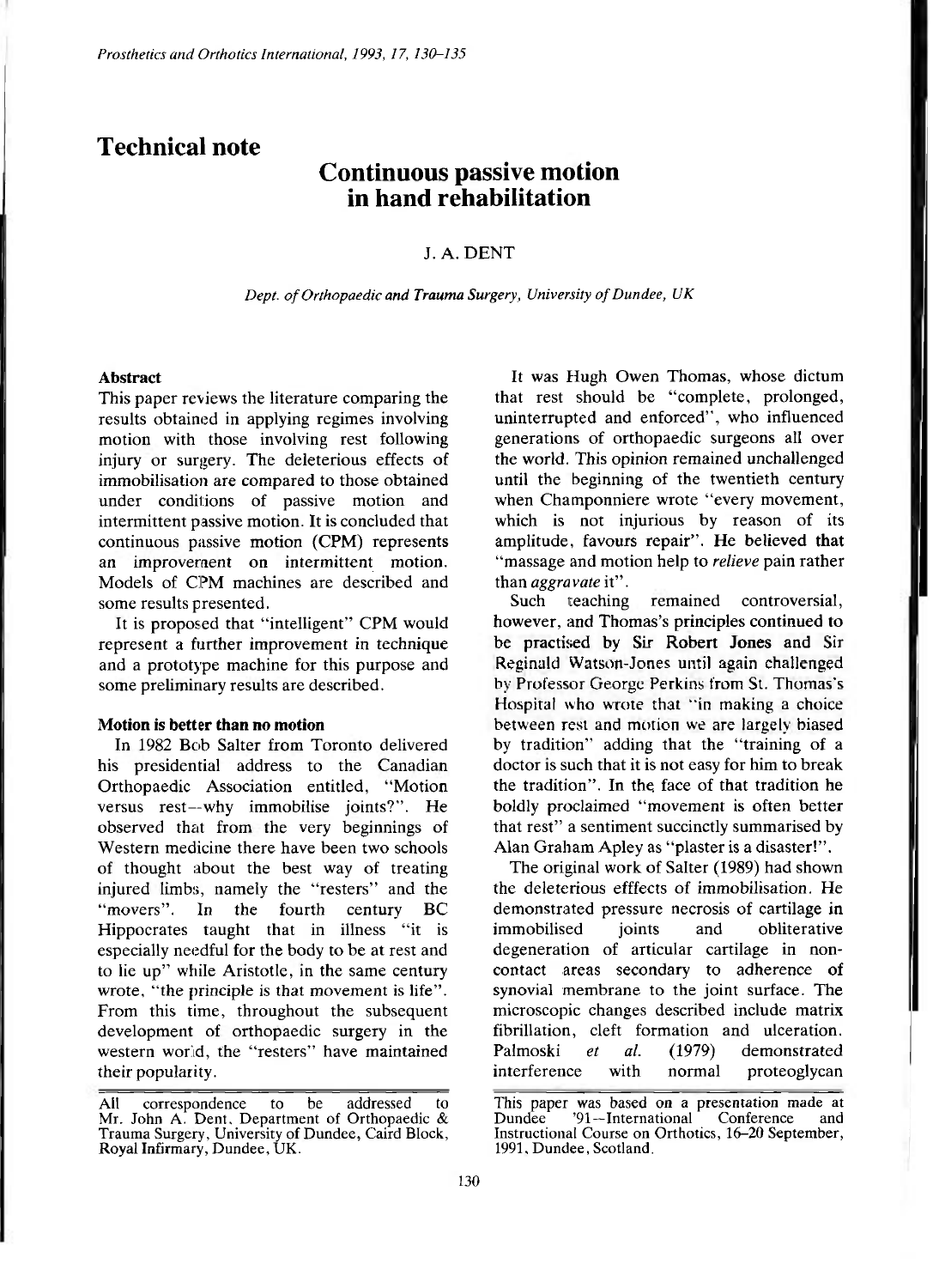synthesis and the aggregation of large molecular complexes following immobilisation. The immobilisation of joints as we know leads to stiffness, swelling, pain, muscle atrophy and disuse osteoporosis. Such observations plus his laboratory work led Salter to believe that there should be beneficial local effects to be gained from the early active mobilisation of joints. He argued that other disciplines such as open heart surgery demonstrate that tissues do not have to be put to rest in order to heal. Such principles are followed in general surgery by the advocates of early ambulation after abdominal operations and Dr. Earl Shouldice's clinic for day case hernia repair under local anaesthesia. Similar thinking is also found in the modern treatment of fractures whether by functional bracing as put forward by Augusto Sarmiento or by open reduction and internal fixation followed by early active mobilisation as proposed by Muller and Allgower and the AO group.

So much for the benefits of motion as opposed to immobilisation on the rehabilitation of joints. A similar conclusion had also been reached in the upper limb in the field of rehabilitation of flexor tendon repairs. Within the flexor fibro-osseous tunnel, or zone 2 of the hand two tendons run together. Their normal excursion is in the order of 20 mm. In other zones more proximal or distal an excursion of only 5 mm is necessary for normal finger function. Adhesion of the tendon in the fibrous flexor tunnel after injury in zone 2 will occur between 5 and 21 days post-operatively and cause limitation of movement. Early motion after tendon repair was, therefore, advocated by a number of surgeons in the early 1900's when Harmer (1917) developed a special suture technique allowing early active motion,

The most well known method of mobilisation is probably the rubber band traction introduced by Kleinert *et al.* (1967). The back shell allows controlled active extension of the finger with passive flexion being achieved by means of the rubber band (Lister *et al.,* 1977). An alternative method of mobilisation was described by Duran and Houser (1975). They reported a system of controlled passive exercises which mobilised the individual joints of the injured digit separately.

This idea of intermittent passive motion was further studied by Strickland and Glogovac (1980). They looked at 50 digits with zone 2 injuries. Twenty-five were treated by three and a half weeks of immobilisation and the second group of 25 by intermittent passive motion. The results were graded according to the percentage of return of motion at the PIP and DIP joints. In the group treated by immobilisation there were no excellent results and only 12% good results compared to 36% excellent and 20% good results in the early passive motion group. Furthermore increased tendon strength was demonstrated as an effect of early passive motion in that there was only one tendon rupture in this group compared to four ruptures in the group which had been treated by immobilisation. They concluded that "early passive motion appeared to be an effective technique to improve the results of flexor tendon repairs in this area".

Gelbermann *et al.* (1980) studying the effect of mobilisation on tendon repairs in dogs found that the mobilised group showed less vessel density and a quicker return to the normal longitudinal orientation of vessels than the group treated by immobilisation. These changes occurred within three weeks of surgery. They also noticed a significant increase in tendon strength and excursion with mobilisation. Hitchcock *et al.* (1987) showed that by five days after surgery there was a significant difference in tendon strength between an immobilised group and a group allowed immediate active motion. They concluded that immediate active motion allows progressive tendon healing without an intervening phase of tendon softening.

The concept of controlled motion instead of immobilisation for the post-operative treatment of tendon repairs continues to be popular (Creekmore *et al.,* 1985; Cullen *et al.* 1989: Matthews. 1989; Morris. 1987: Small *et al.,*  1989). Various modifications of Kleinert's original elastic band traction have more recently been described (Edinburg *et al.,* 1987). A recent modification from Kleinert's own group incorporates a coiled lever on the forearm to regulate the traction force and has a spring-loaded roller bar in the palm to improve DIP joint flexion (Werntz *et al.* 1989). Sometimes a combination of dynamic splint and intermittent passive motion are being used as described by Chow *et al.* (1988).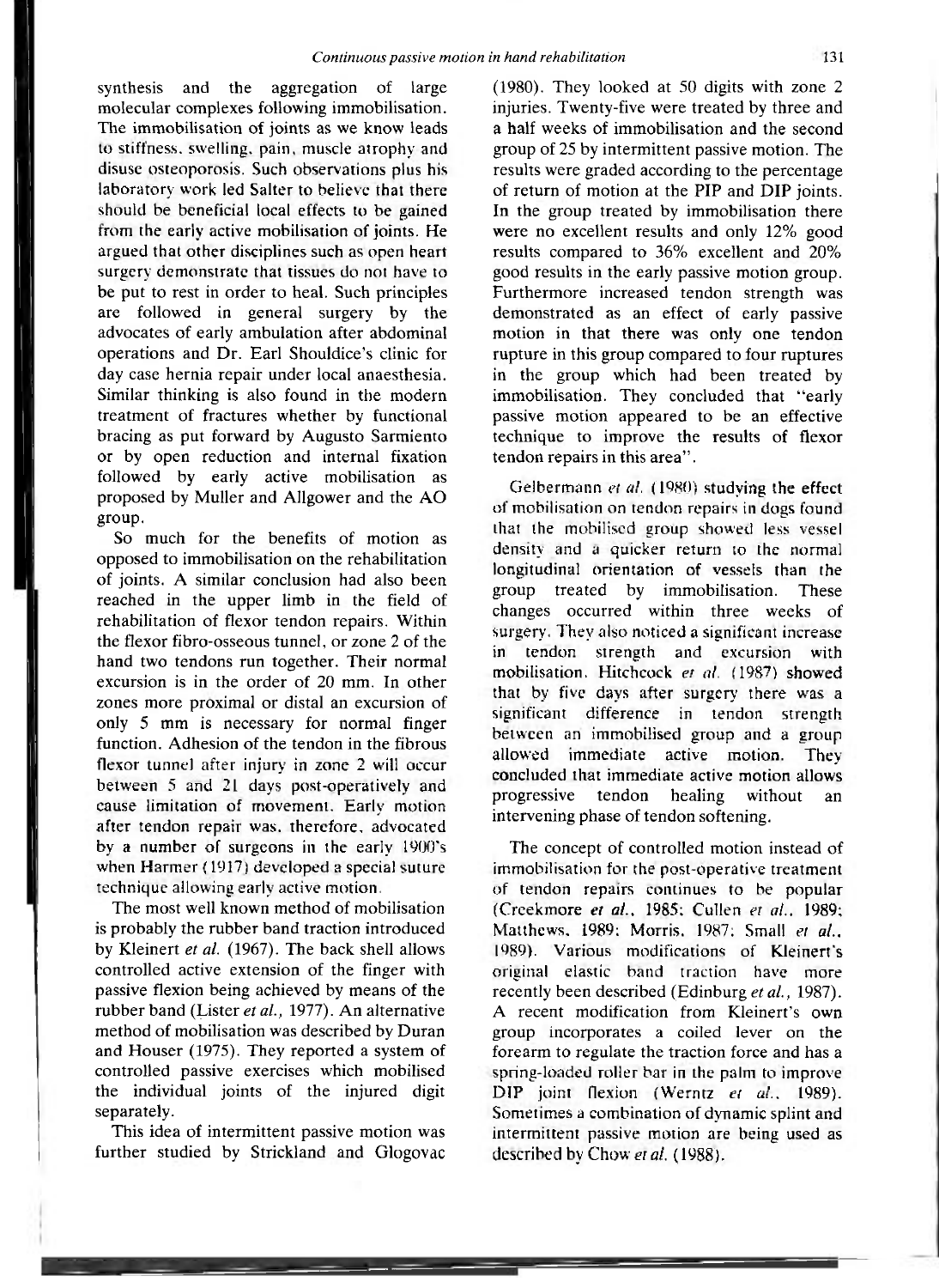**Continuous passive motion is better than intermittent passive motion** 

Salter's original work (1989) led him to ask the question "If intermittent motion is good for articular cartilage, would continuous passive motion be even better?". Continuous active motion of course would not be possible because of muscle fatigue. The benefit of continuous passive motion to joints was originally proposed by Salter in 1970. He described the beneficial effects of this on the healing of articular cartilage after a variety of intra-articular defects (Salter, 1989). He stated that continuous passive motion (CPM) stimulated the pluripotential mesenchymal cells to differentiate into articular cartilage instead of fibrous tissue. It also enhanced the nutrition of articular cartilage and accelerated the healing of extra-articular tissues. Treatment was continued for four weeks at the rate of one complete cycle every 45 seconds. Cartilage regeneration with both cartilage cell proliferation and matrix production was found to be superior in the CPM group compared to the group treated with intermittent active motion. Neochondrogenesis from periosteal autograft was seen in 80% of the group with CPM and only 10% of the group with intermittent active motion. Of a group of intraarticular fractures treated by intermittent passive motion, 50% had not healed, 20% had healed with fibrous tissue and only 30% had healed with cartilage. In a group of intraarticular fractures treated by CPM 80% healed with cartilage within the first week. This superior repair tissue was found to be maintained in the experimental animals a year later.

Beneficial effects of CPM on rabbit tendons was reported by Loitz *et al.* (1989). Cyclical tensile loading led to increased tendon strength, the results being better in this group than in those treated by immobilisation. In other experimental animal work Salter ( 1989) showed that CPM led to thicker tendon callus and better alignment of tendon fibres than immobilisation or intermittent active motion in rabbits with partial lacerations of the patellar tendon. The breaking strength of the tendon was also higher.

On the basis of this laboratory evidence Salter, in collaboration with Saringer, introduced a continuous passive motion

machine in 1979 for use with their patients. This has subsequently been developed in Toronto for use in treating a variety of joints and conditions which will be illustrated later.

In 1972. however, Ketchum, Clark, Robinson and Masters had introduced an electronically controlled, driven hand splint. The machine consisted of nylon lines attached to adjustable thimbles on the fingertips. Gentle, rhythmic, passive motions of 2.3 kg force at varying frequencies could be applied in both extension and flexion of the fingers. This machine was subsequently modified to a safer and simpler model in which the range of motion applied to each finger could be adjusted independently. Ketchum e*t al.* (1979) reported a gain in total active and passive motion in stiff fingers using this technique compared to manual passive exercises performed by a therapist. They found a statistically significant improvement after one month in both total active motion and total passive motion in the group treated by CPM compared to the group treated by the hand therapist. The time taken to use the electronically controlled, driven hand splint was half that of the time needed by a hand therapist to treat a patient by passive mobilisation.

Two models of CPM machines are currently available, the Toronto Mobilimb and the Stryker Hand Exerciser. The Toronto Mobilimb is a relatively rigid device capable of five different stoke lengths and giving both passive flexion and extension. The Stryker Hand Exerciser has three stroke lengths and speeds and is attached to the fingers by cables. Both devices are battery operated and lightweight. The applications for CPM suggested by Salter (1989) include its use after MCP joint arthroplasty, intra-articular fractures, synovectomy and arthrolysis. It can also be used after tendon repair, ligament reconstructions and other intra-articular procedures. Other authors have suggested additional uses. Giudice (1990) found it more effective than elevation alone in reducing hand oedema. Shaw and Kasser (1990) used it in the management of septic arthritis. Blauth et al. (1990), Soffer and Yahiro (1990) and Letsch et al. (1989) have reported it in the management of fractures and arthroplasties in the elbow.

However, not much has been written about the use of CPM in the hand (Bentham *et al.,*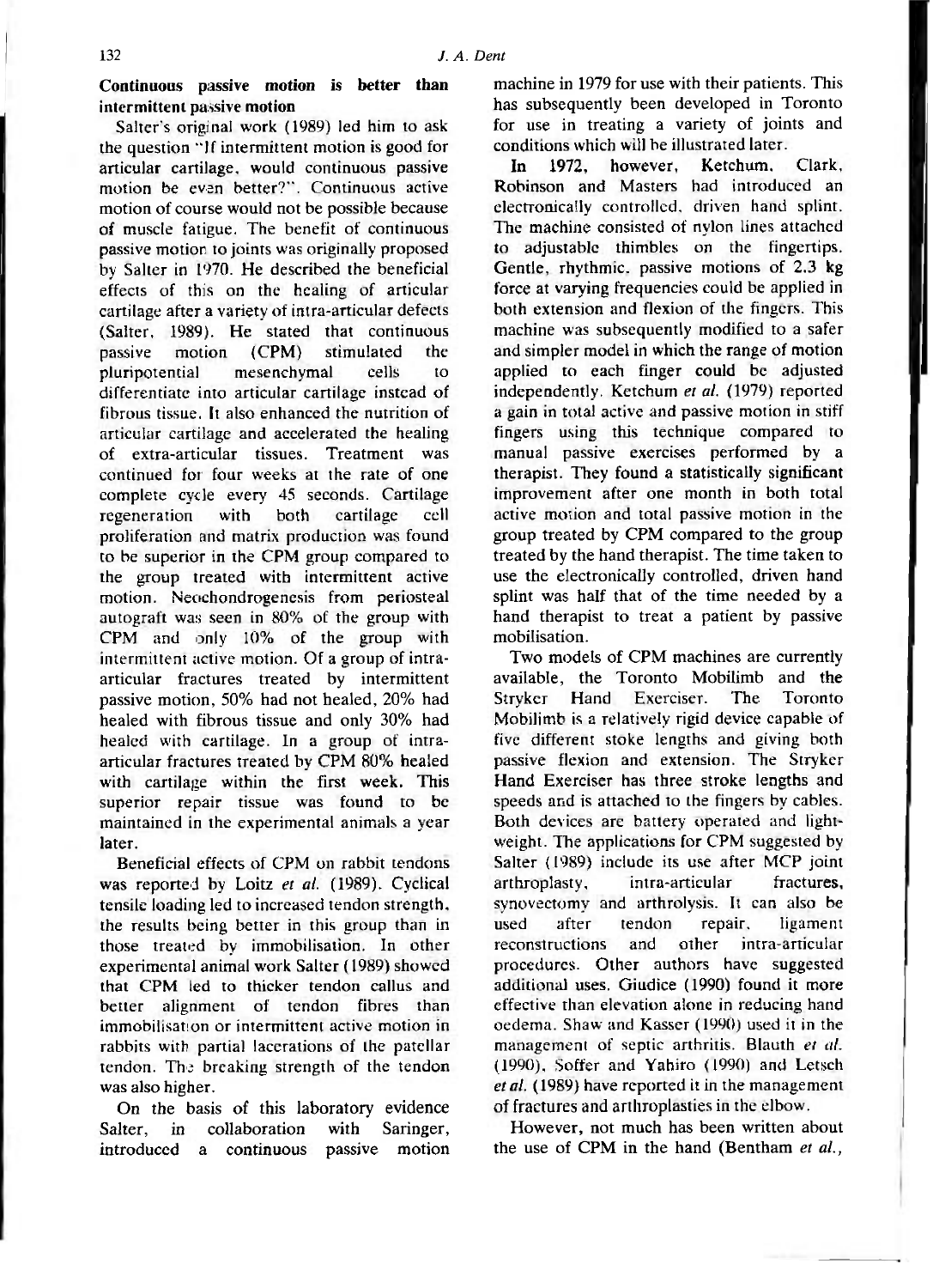1987). A series of twenty cases of mixed hand conditions treated by CPM were reported by Hamilton (1982). The benefits described were minimal post-operative swelling, little pain and good toleration of the devices. He found that adhesions and contractions were prevented and rehabilitation achieved in the shortest possible time. An important paper by Bunker *et al.*  (1989) reported a trial of continuous passive motion following flexor tendon repairs. A prospective study was performed on 17 consecutive patients with flexor tendon injuries in zone 2. The Toronto Mobilimb was used for four and a half weeks after tendon repair. The results were 85% excellent or good and 15% fair or poor using the Buck-Gramcko criteria. There were no poor results.

How do these figures compare with results achieved by other post-operative regimes? With Kleinert traction or Strickland's intermittent passive mobilisation technique between 27 and 61% excellent or good results have been reported. Using a combination of both regimes Chow *et al.* (1988) reported 98% excellent or good results. CPM, therefore, falls between these reports with its 85% excellent or good results. The authors conclude that CPM shows early promise but is not a panacea and certainly not a substitute for meticulous surgical technique and diligent follow-up.

### **Intelligent continuous passive motion is better still?**

The results of CPM to date are unequivocal but the machinery, although safe, is still relatively rudimentary. Models currently available are constructed so that the actuating rods will go into reverse if the force generated in any direction exceeds 22 N. This avoids too much force being brought to bear on the finger. However, at present not much is known about how the force, speed and range of movement of the actuating rods should be selected for best effect. It may be that oscillations at the extreme of flexion and extension would be helpful in producing more relaxation in the scar tissue. This is a technique sometimes used by therapists.

So, how much force should be used, what range of movement should be aimed for and what is the most appropriate frequency for the cycle for any particular digit? These are some of the questions being asked in the Dundee Institute of Technology and the Free University of Berlin where a micro-processor controlled CPM machine is being developed. A prototype machine is illustrated in Figure 1. The actuator rods in the current model have a range of motion of 100 mm, a maximum force of 4.5 N and a minimum cycle time of 8.5 s. The excursion and speed of the rods can be varied. Electromechanical goniometers and potentiometers are used to provide information for the afferent arm of the feedback control for the actuator. A potentiometer determines the position of the actuating rod and a strain gauge transducer the magnitude of the force exerted. The device is connected by an umbilical cord to a desk top micro-processor. This control unit contains the motor control circuit boards, amplifiers for the strain gauges and potentiometers and the microprocessors. There is an output port for data collection.

A clinical project has been started in the Free University of Berlin to determine how range of movement in a finger can be improved by CPM and to quantify in biomechanical terms the changes in joint stiffness during treatment. To date data has been collected from two patients after 11.5 and 9.5 hours of treatment showing not only significant increase in range of finger movement with treament but also the continuing effects of stress relaxation while the finger is resting. In this study the machine mobilised the joint for five minutes and then stopped for two minutes while continuing to record data from the contracted finger during this stress relaxation phase.

The tracings produced (Fig. 2) record the motion of the actuator rod and the metacarpophalangeal joint. The strain gauge recording of



**Fig. 1. The prototype continuous passive motion machine showing the actuator rod exercising one**  finger.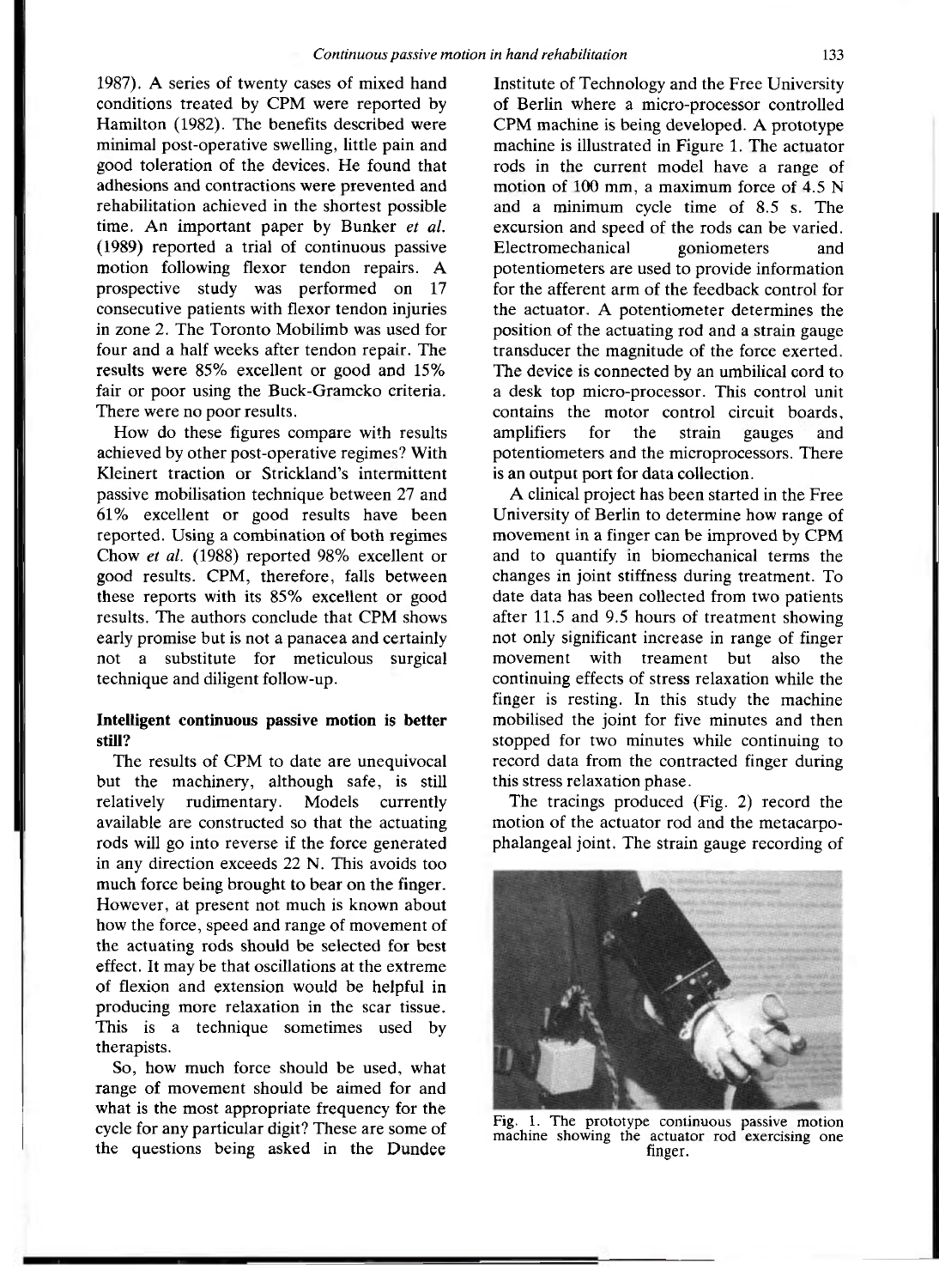

Fig. 2. The tracing produced during a 520 second exercise period. The top trace shows the movement of the<br>actuator rod and the middle tracing the movement achieved in the MCP joint and finger tip. The lower tracing **shows the stress relaxation effect.** 

force is shown in a third tracing. It can be seen that during the rest period (from 200-300 s) the force required to hold the finger in the same position becomes less. It is suggested that the contracture is relaxing under the applied force during this period.

Eventually the development of an intelligent CPM is envisaged which will be able to calculate the appropriate type of mobilisation for each finger. It is intended **that** eventually such a machine will have the ability initially to interrogate the finger and then calculate the appropriate force, range of movement and frequency of the cycle appropriate for the rehabilitation of that particular digit.

#### **REFERENCES**

- BENTHAM JS, BRERETON WDS, COCHRANE IW, **LYTTLE D (1987). Continuous passive motion device for hand rehabilitation.** *Arch Phys Med Rehabil* **68 , 248-250.**
- **BLAUTH M, HASS NP, SUDKAMP NP, HAPPE T (1990). Die; ellbogenarthrolyse bei post traumatischer gelenksteije. (Arthrolysis of the**  elbow in post-traumatic contracture). Orthopade **19**, 332–342.
- **BUNKER TD, POTTER B, BARTON NJ (1989). Continuous passive motion following flexor tendon repair.** *J Hand Surg* **14B , 406-411.**
- **CHOW JA, THOMES LJ, DOVELLE S, MONSIVAIS J, MILNOR WH, JACKSON JP (1988). Controlled motion rehabilitation after flexor repair and grafting: a multicentre study.** *J Bone Joint Surg*  **70B , 591-595.**
- Creekmore H, Bellinghausen H, Young VL,<br>Wray CR, Weeks PM, Grasse PS (1985). **Comparison of early passive motion and immobilisation after flexor tendon repairs.** *Plast Reconstr Surg* **75 , 55-59.**
- **CULLEN KW, TOLHURST P, LANG D , PAGE RE (1989). Flexor tendon repair in zone 2 followed by controlled active mobilisation.** *J Hand Surg* **14B , 392-395.**
- **DURAN RJ, HOUSE RG (1975). Controlled passive motion following flexor tendon repair in zones 2 and 3. Symposium on tendon surgery in the hand.—American Academy of Orthopaedic**  Surgeons--St. Louis: DC Mosby.
- **EDINBURG M, WIDGEROW AD , BIDDULPH SL (1987). Early postoperative mobilisation of flexor tendon injuries using a modification of the Kleinen technique** *J Hand Surg* **12A . 34**-38.
- **GELBERMAN RH, MENON J, GONSALVES M, AKESON WH (1980). The effects of mobilization on the vascularisation of healing flexor tendons in dogs.**  *Clin Orthop* **153 , 283-289.**
- GIUDICE ML (1990). Effects of continuous passive **motion and elevation on hand oedema.** *Am J Occup Ther* **44,914-921 .**
- **HAMILTON HW (1982). Five years' experience with continuous passive motion (CPM).** *J Bone Joint*  **S***urg* **64B , 259.**